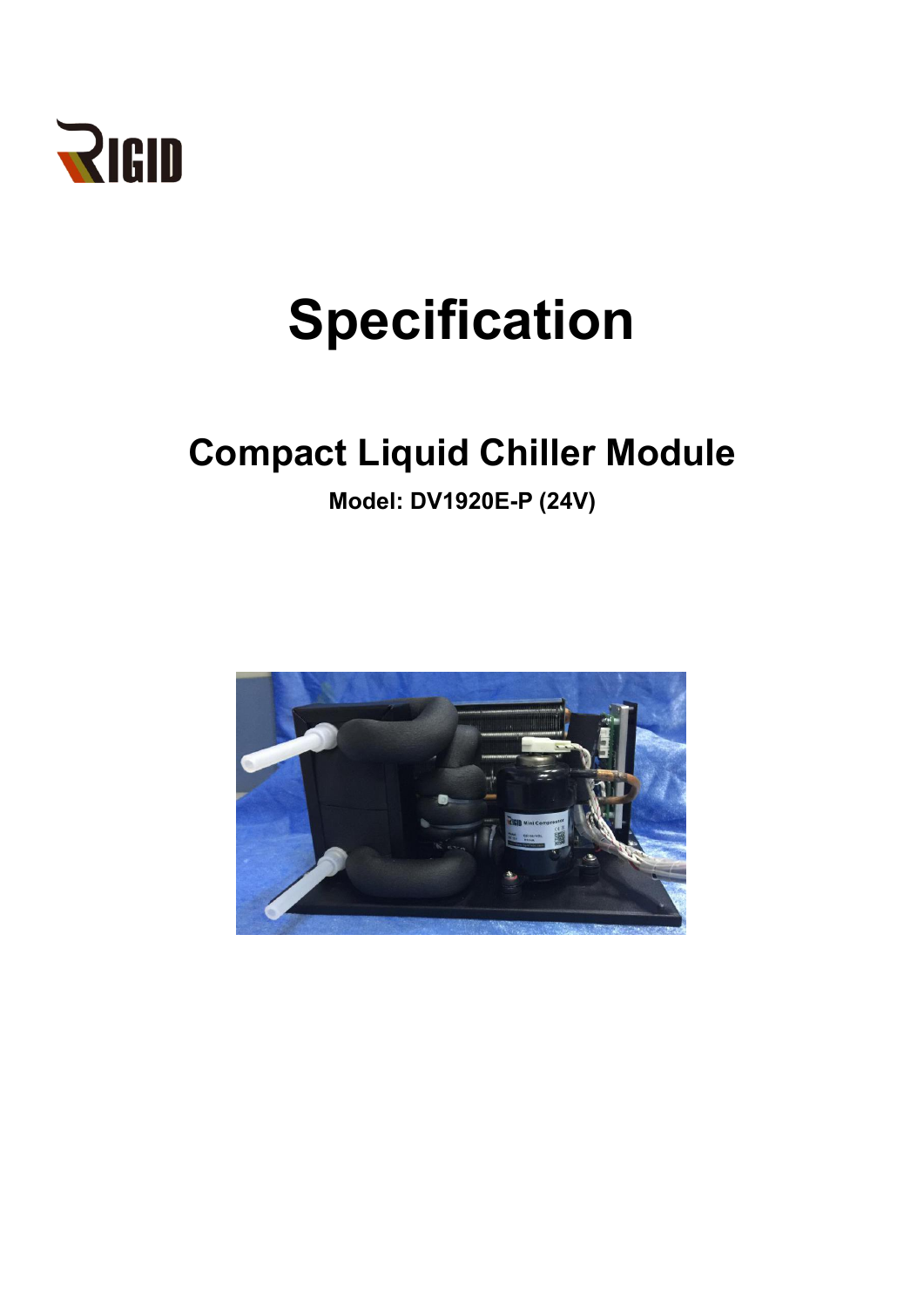## **1-Specification:**

| <b>Model Name</b>         | DV1920E-P                     |  |
|---------------------------|-------------------------------|--|
| DC Compressor Model       | QX1902VDL                     |  |
| Refrigerant               | R134a                         |  |
| <b>Rated Voltage</b>      | 24V                           |  |
| <b>Voltage Range</b>      | 20 V - 32 V                   |  |
| Start-up Voltage          | 24V                           |  |
| <b>Temperature Range</b>  | $-16C \sim 30C$ degree        |  |
| Max Current               | 8.5 A                         |  |
| <b>Cooling Capacity</b>   | 100W~400 W                    |  |
| <b>Capillary Tube</b>     | $\Phi$ 2 * 0.8 m              |  |
| <b>Work Current Range</b> | $1.0 - 7A$                    |  |
| <b>Noise</b>              | $40 \downarrow$ dB(A)         |  |
| Vibration                 | $≤0.65$ m/s2                  |  |
| N.W                       | 6.61lbs/3.0 Kgs               |  |
| Motor Speed               | $2000 \sim 6000$ rpm          |  |
| <b>Driver Board</b>       | Variable Frequency Controller |  |

## **2-Other Parameters:**

| Item                         | Standard                                                                                                            | Overload       | <b>Note</b>           |  |  |
|------------------------------|---------------------------------------------------------------------------------------------------------------------|----------------|-----------------------|--|--|
| Discharge Pressure           | $<$ 1.7MPa                                                                                                          | $<$ 2.2MPa     | Compressor will be    |  |  |
| <b>Suction Pressure</b>      | $0.1 - 0.3Mpa$                                                                                                      | $0.1 - 0.3Mpa$ | overloaded protection |  |  |
| <b>Compression Ratio</b>     | $<$ 6                                                                                                               | < 8            | when temp reaches     |  |  |
| Discharge Temp               | 84° degree                                                                                                          | 105° degree    | $105^\circ$ degree    |  |  |
| <b>Start-up Pressure</b>     | Only when system's high-low pressure under balance can<br>operate compressor (Compressor has this built-in setting) |                |                       |  |  |
| Max Tilt Angle               | 40° Degree                                                                                                          |                |                       |  |  |
| Oil Type & Amount            | Type: POE68#                                                                                                        | Amount: 25cc   |                       |  |  |
| <b>Compressor Protection</b> | <b>Controller Automatic Protection</b>                                                                              |                |                       |  |  |
| Motor Data                   | <b>PM Brushless DC Motor</b>                                                                                        |                |                       |  |  |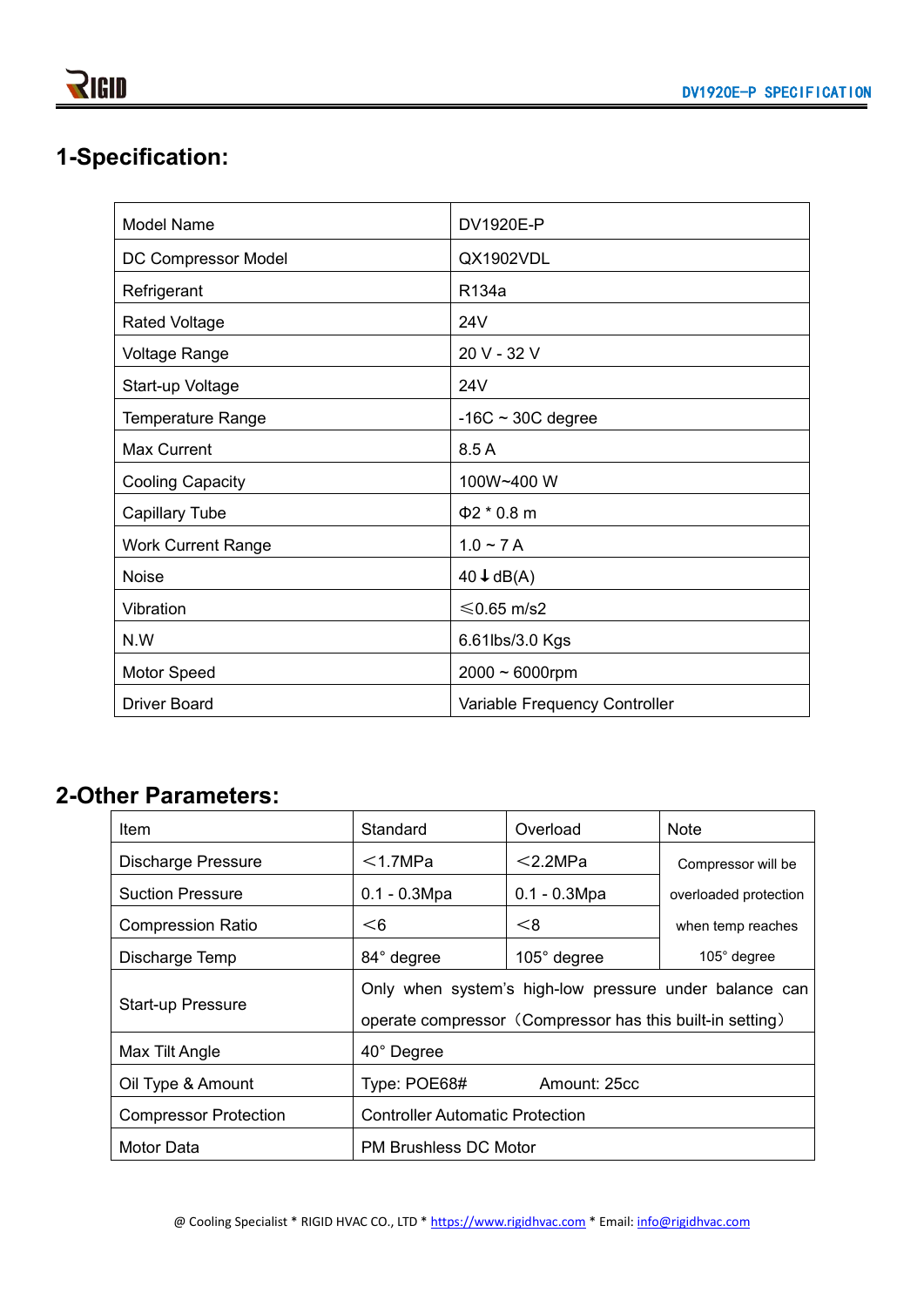

### **3. Refrigeration Schematic Diagram**

The diagram are just for reference only. We're able to customize according to users' demand for whole system optimization.



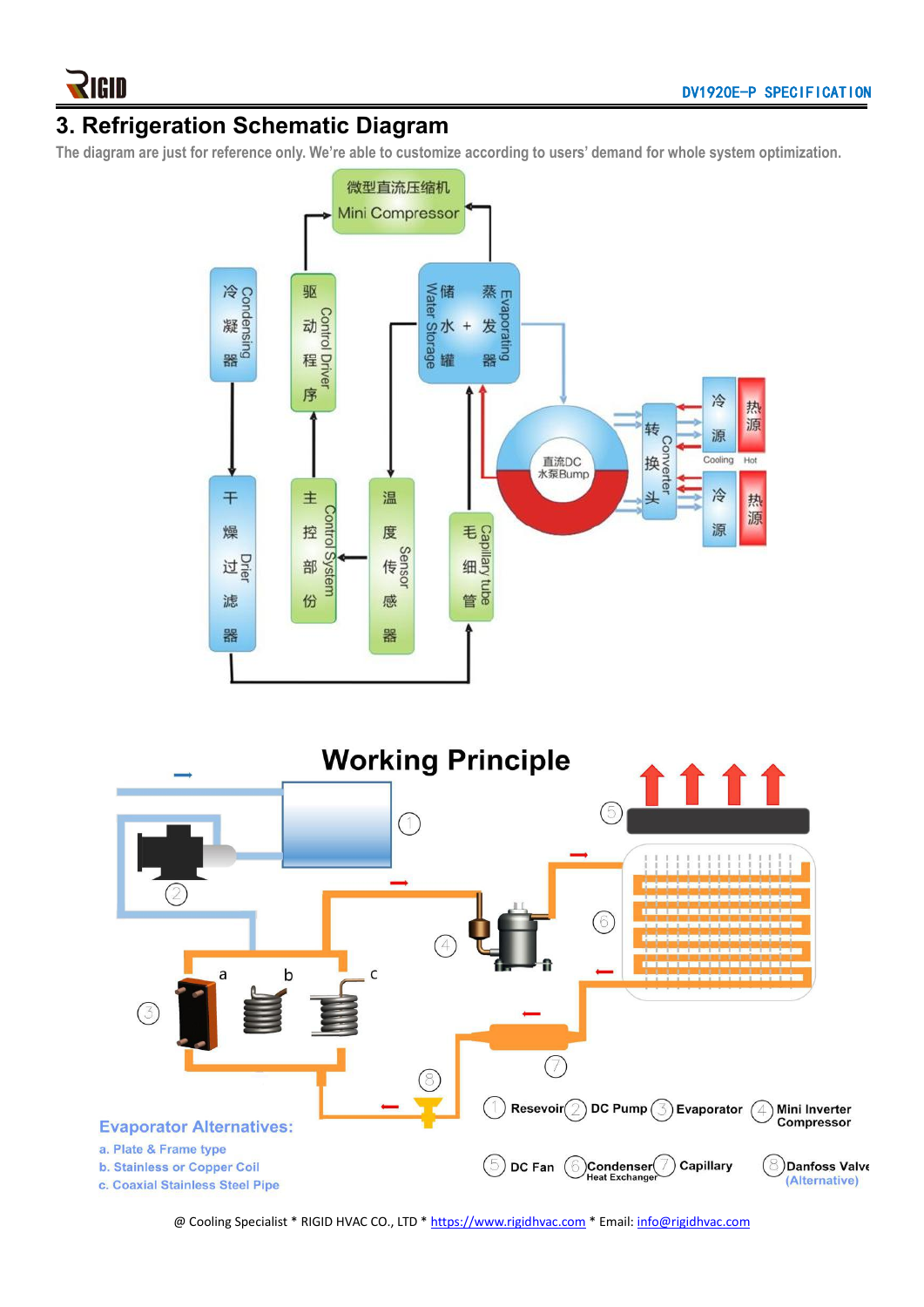

#### **4. Controller Wire Connection**



- **A Positive wire Power " + "**
- **B Negative wire Power " - "**
- **EN Switch EN, Enable terminal, reservation for EN.**
- **PWN speed control terminal (0~5V,1K~10KHz).**
- **Fault alarm compressor failure alarm, high level-normal, low level-failure.**
- **Connecting lines (Any direction connecting the compressor).**
- **TTL communication port.**
- **0~5V to adjust the speed.**
- **Terminal for potentiometer with 50kohm to adjust speed.**
- **Control program edit input socket.**
- **Green LED.**
- **Red LED.**

## The Driver Board Wiring Diagram



@ Cooling Specialist \* RIGID HVAC CO., LTD \* <https://www.rigidhvac.com> \* Email: [info@rigidhvac.com](mailto:info@rigidhvac.com)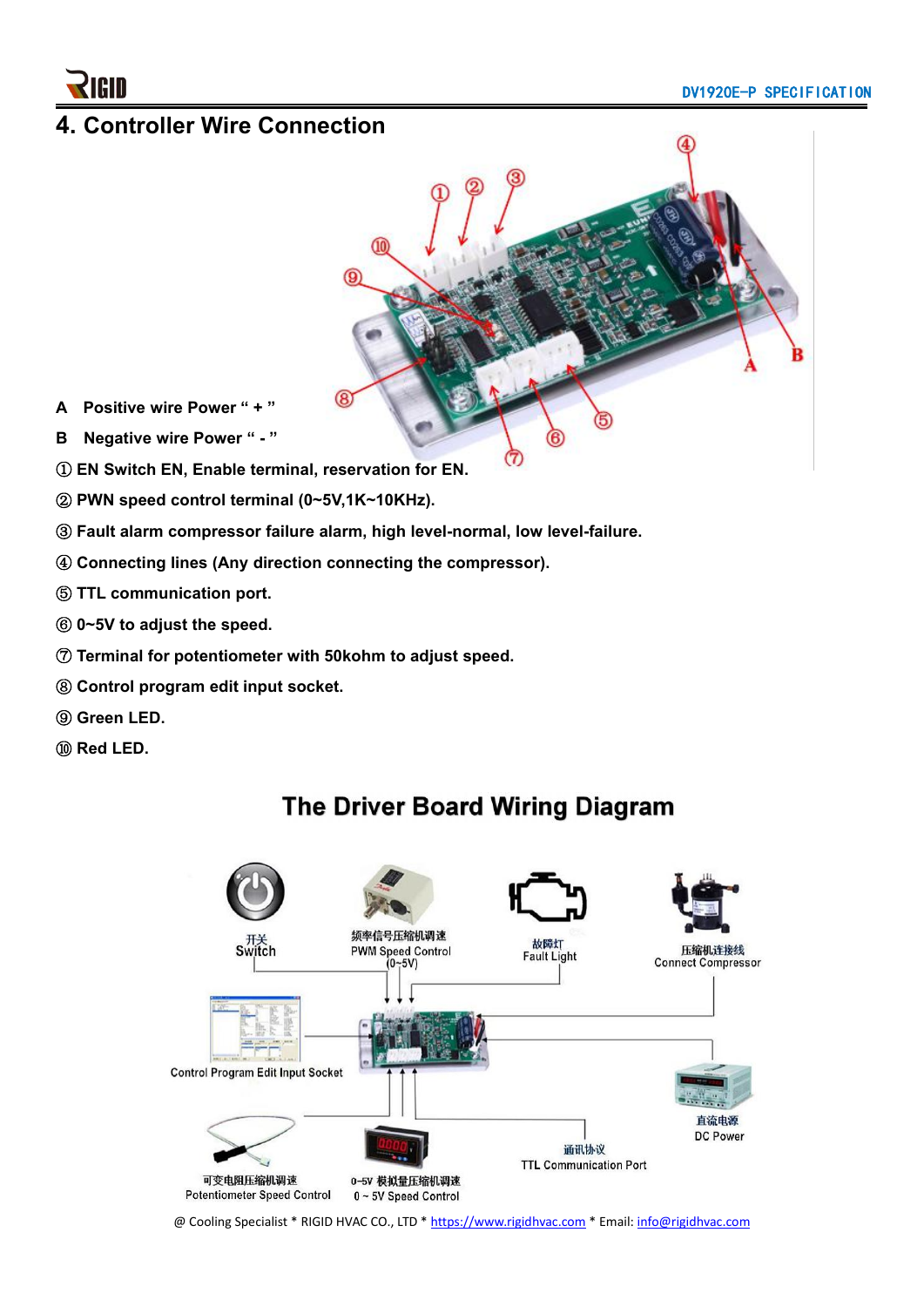#### **5. Attentions:**

1. Please check evaporator & condenser installation properly, when compressor is failed or poor refrigerating. Make sure the system is complete vacuum and no water inside. Refrigerant oil lacking also leads to poor refrigerating capacity.

2. Notice, Refrigerant oil will be released when we are charging refrigerant gas. Make sure the compressor has enough refrigerant oil (25g). Or compressor motor will face possible jammed or stuck due to oil lockage.<br>3. Important Functional Description:

3.1 The controller adopts analog signal control, set by communication mode. The control mode will not be saved.

3.2 Communication control mode please follows the communication protocol MODBUS RTU. (**\* Details please**

#### **check the attached file.**)

3.3 Under analog signal control, there are 3 types of instructions: constant pressure simulation instruction, variable resistor speed and Variable frequency speed. The highest is priority. (The default input instruction is 0).

▲The corresponding relation between simulation instruction and speed is straight line. 0V-0.5V corresponds stop,

it starts to work when instruction is more than  $0.7V$ ;  $0.7V - 5V$  corresponds 2000rpm  $\sim 6000$ rpm

▲The corresponding relationship between frequency instruction and speed is straight line. 300~500Hz corresponds stop and 1000Hz starts to work; 1000~10000Hz corresponds 2000rpm  $\sim 6000$ rpm

▲Variable resistance speed, 50k stops, 30k ~ 0k corresponds to 2000 RPM to 6000 RPM

#### 3.4 Controller

This controller has two LED lights (Red and Green), following are definitions:

| <b>Controller State</b>          | <b>Green Light</b>                                                            | <b>Red Light</b>                                                              |  |
|----------------------------------|-------------------------------------------------------------------------------|-------------------------------------------------------------------------------|--|
| <b>Motor Standby</b>             | Twinkle (On-0.25s, Off-0.25s)                                                 | Off State                                                                     |  |
| Motor Fault                      | Off State                                                                     | Twinkle "N" (On-0.25s, Off-0.25s), then off 2s.<br>(N is the Fault Signal)    |  |
| <b>Motor Normal</b><br>Operation | Twinkle (On-0.25s, Off-0.25s)<br>Red light is off when the green light is on. | Twinkle (Off-0.25s, On-0.25s)<br>Red light is on when the green light is off. |  |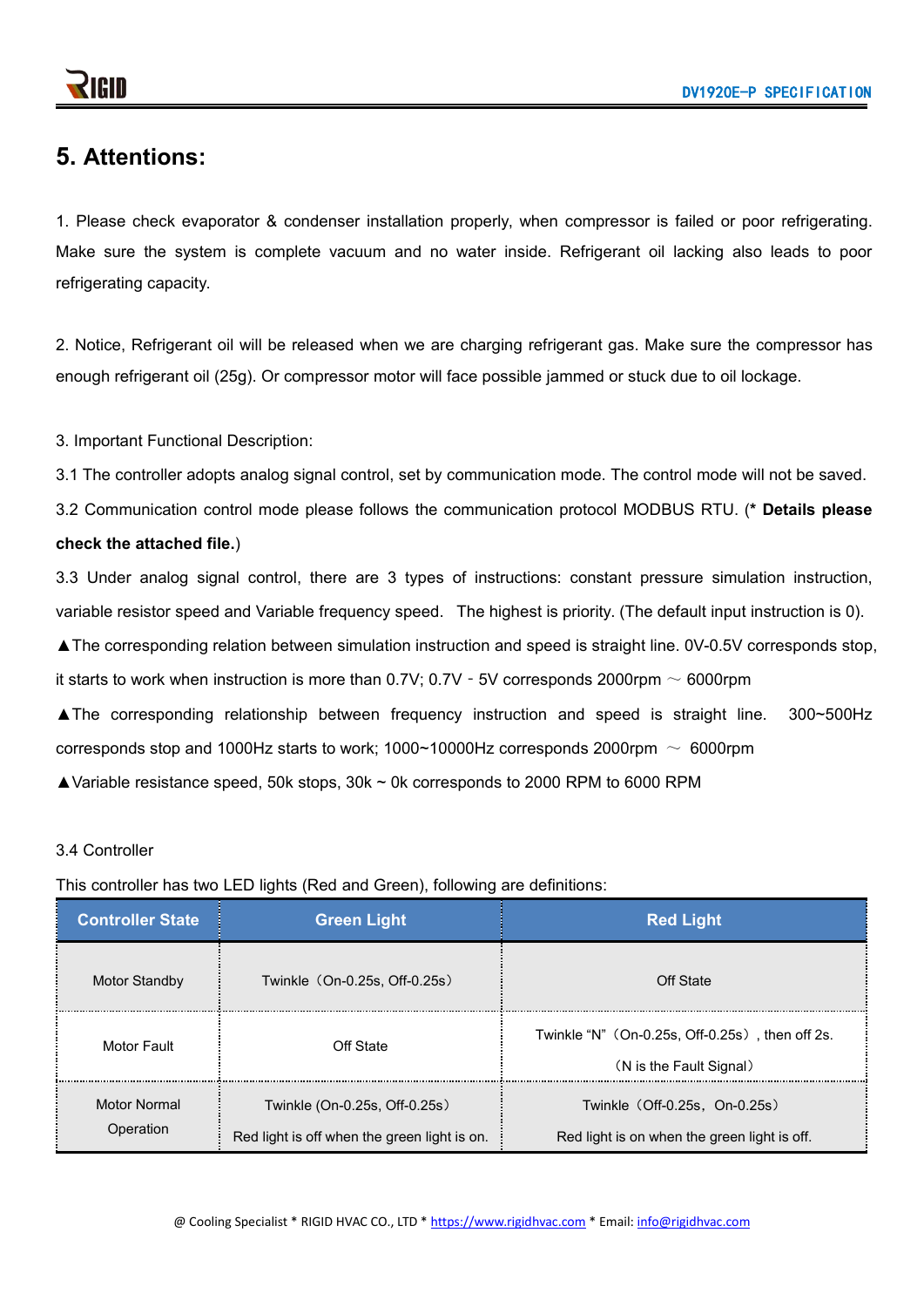

#### 3.5 Trouble Shooting Manual

| <b>Signal</b>  | <b>Fault Type</b>                | <b>State</b>                                                                                                                                                                            |  |
|----------------|----------------------------------|-----------------------------------------------------------------------------------------------------------------------------------------------------------------------------------------|--|
|                | Over-Current                     | Controller will report over-current fault when current reaches 30A. It<br>recovers after 3mins. Compressor need to be restarted if current is<br>overloaded for 7 times within 1 hour.  |  |
| $\overline{2}$ | Motor Block up                   | Controller will stop if motor block up, it will recover after 3mins. However,<br>it takes 10 mins to recover if motor block up 3 times continuously.                                    |  |
| 3              | Temperature sensor<br>failed     | Controller won't work if temperature sensor fails to connection.                                                                                                                        |  |
| 4              | Inverter temperature<br>overload | Power Module, Max temperature is $105^{\circ}$ C, it will recover when<br>temperature is $85^{\circ}$ C, controller re-work after 3mins pause if temperature<br>overloads several times |  |
| 5              | Bus undervoltage                 | Bus will report default when voltage is less than 8.2V, controller stops.                                                                                                               |  |
| 6              | Bus overvoltage                  | Bus will report default when voltage is over 17V and recover when<br>voltage below 16V. Controller stop under voltage overloaded.                                                       |  |
| $\overline{7}$ | Output default<br>phase          | Compressor can't work if fails to connect the controller. Output default<br>phase, will recover in 3mins.                                                                               |  |